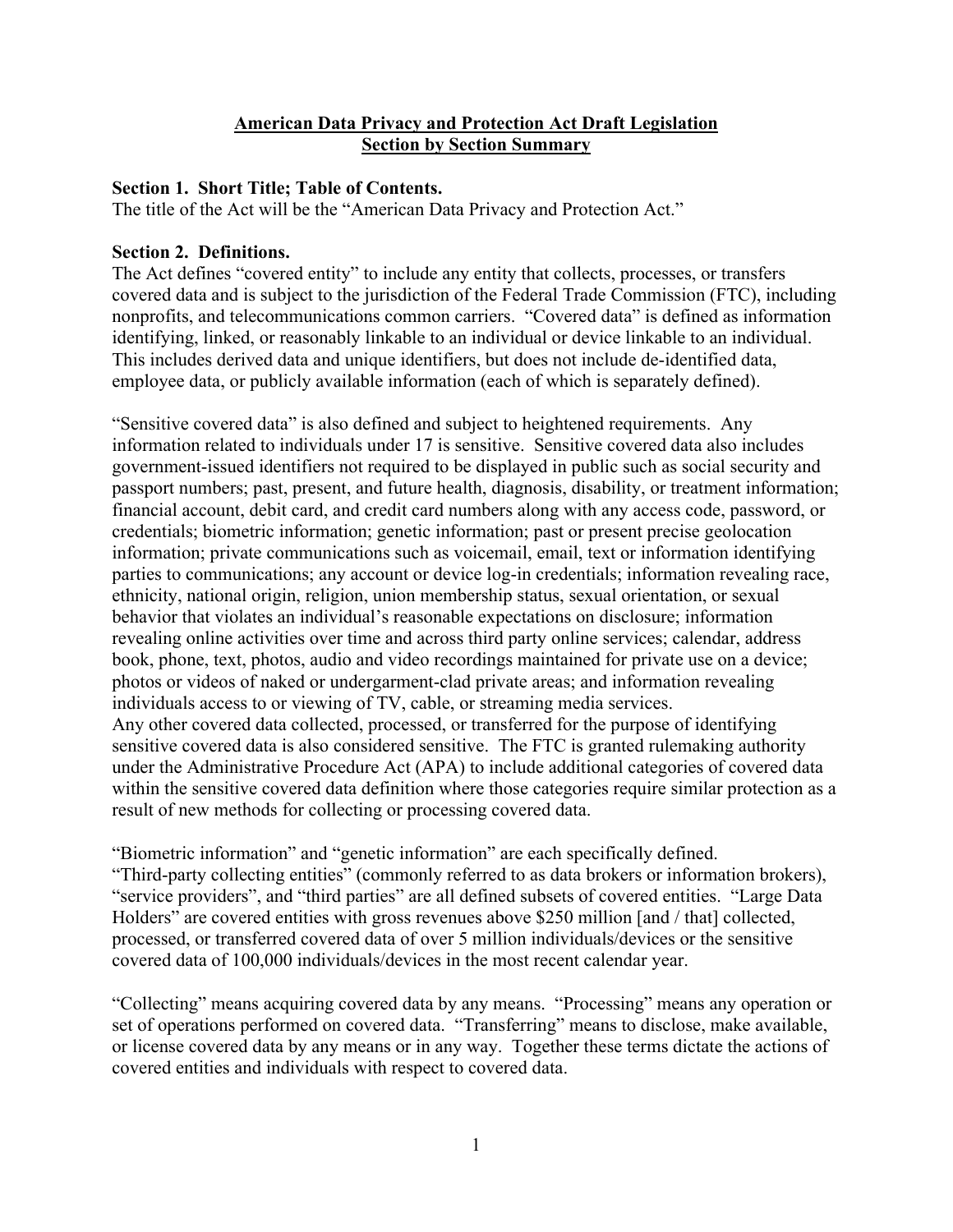"Targeted advertising" means displaying to an individual or unique identifier an online advertisement that is selected based on knowns and assumptions derived from covered data collected. It does not include responses to an individual's specific request; first-party advertising based on individual's visit to or use of a service that offers a product or service that is the subject of the advertisement; contextual advertising when an advertisement is displayed based on the content of a webpage or online service; or processing of data solely used for measuring or reporting advertising metrics.

Other key definitions include affirmative express consent and algorithm.

# **Title I – Duty of Loyalty**

# **Section 101. Data Minimization.**

The Act imposes a baseline duty on all covered entities not to unnecessarily collect or use covered data in the first instance, regardless of any consent or transparency requirements. Specifically, covered entities are prohibited from collecting, processing, or transferring covered data beyond what is reasonably necessary, proportionate, and limited to provide specific products and services requested by individuals, communicate with individuals in a manner they reasonably anticipate given the context of their relationship with the covered entity, or for a purpose expressly permitted by the Act.

The FTC must issue guidance to help establish what is "reasonably necessary, proportionate, and limited" to comply with this section.

# **Section 102. Loyalty Duties.**

To prevent harmful uses of particular sensitive data and ensure covered entities are protecting individual privacy, covered entities are prohibited from and significantly restricted in engaging in certain data practices regarding specific types of covered data except for very limited circumstances. This includes responding to a warrant or meeting heightened conditions for obtaining express affirmative consent of the individual when collecting, processing, or transferring biometric information, genetic information, aggregated internet browsing and search history, physical activity information, and transferring precise geolocation information to third parties. Social Security numbers, password information, and nonconsensual intimate images are subject to further restrictions.

# **Section 103. Privacy by Design.**

Covered entities have a duty to implement reasonable policies, practices, and procedures for collecting, processing, and transferring covered data. These should correspond to the entity's size, complexity, activities related to covered data, the types and amount of covered data the entity engages with, and the cost of implementation compared to the risks posed. Privacy by design must also take into account the particular privacy risks related to individuals under age 17. The FTC must issue guidance on reasonable policies, practices, and procedures within one year of enactment.

# **Section 104. Loyalty to Individuals with Respect to Pricing.**

Covered entities may not condition or effectively condition the provision or termination of services or products to individuals by having individuals waive any privacy rights in the Act.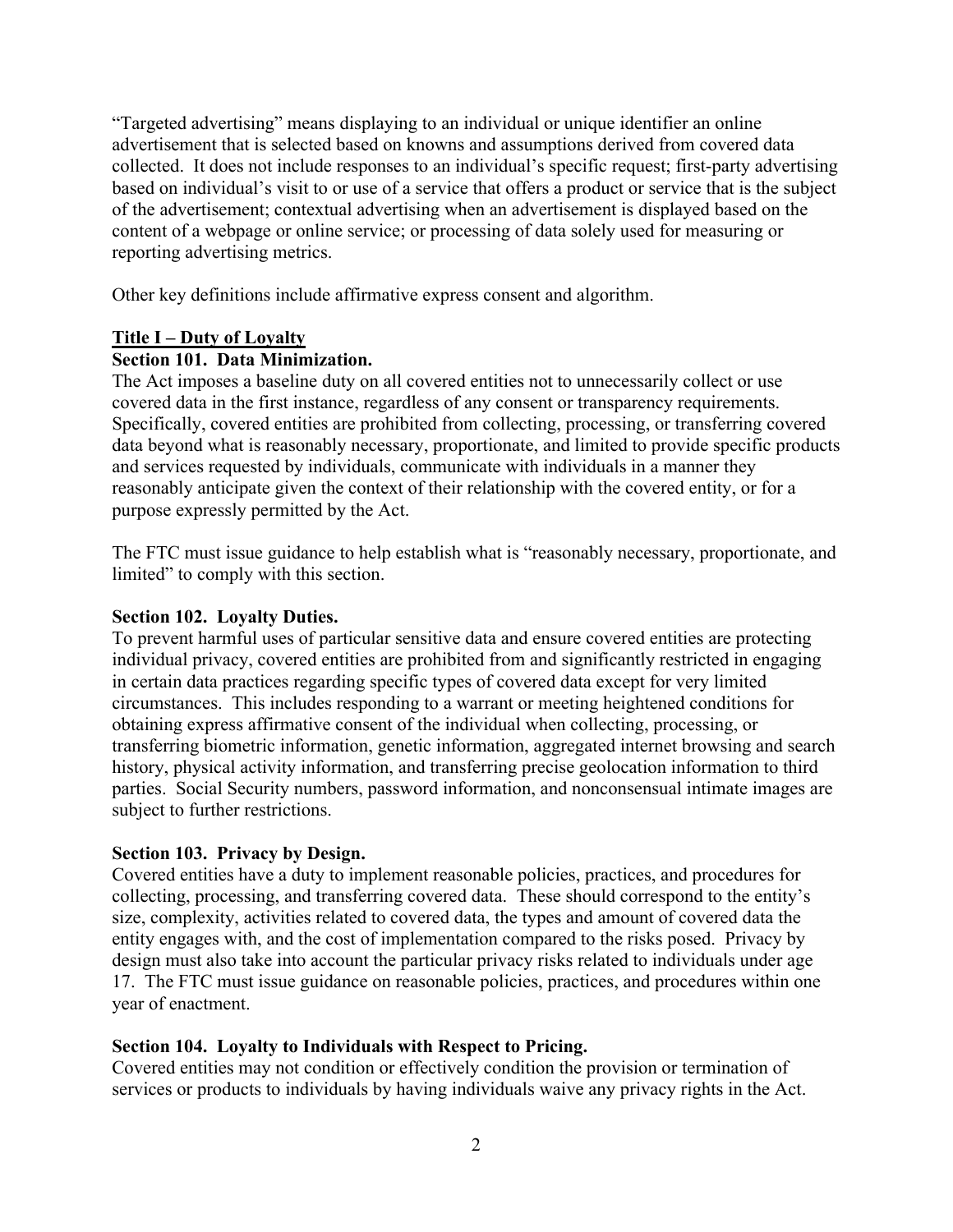This prohibition does not prevent covered entities from differentiating the price of or levels of services based on an individual providing financial information necessarily collected and used for payment when an individual specifically requests a product. Covered entities are also not prevented from offering loyalty programs that provide discounts in exchange for continued business, provided they otherwise comply with the Act.

## **Title II – Consumer Data Rights**

### **Section 201. Consumer Awareness.**

Within 90 days of enactment, the FTC must publish a public web page describing all provisions of the Act in plain language, listed separately to help advise individuals and covered entities of their rights and obligations under the Act. The web page must be updated for changes in law.

### **Section 202. Transparency.**

Covered entities must provide individuals with privacy policies detailing their data collection, processing, transfer, and security activities in a readily available and understandable manner. Such policies must include contact information, the affiliates of the covered entity that it transfers covered data to, and the purposes for each category of covered data the covered entity collects, processes, and transfers. Covered entities must specify the third-party collecting entities to whom they transfer covered data and for what purposes.

Privacy policies must also state how individuals may exercise their rights under the Act and how long the entity intends to retain covered data. Privacy policies must be provided in all languages in which covered entities conduct business related to the covered data. Any material changes to a privacy policy require covered entities to notify individuals and provide an opportunity to withdraw consent before further processing the covered data of those individuals. Covered entities must specify whether any covered data they handle is made available to China, Russia, Iran, or North Korea.

Finally, large data holders must provide short-form notices of their covered data practices pursuant to minimum requirements established in FTC regulations under the APA.

#### **Section 203. Individual Data Ownership and Control.**

Individuals have the right to access, correct, delete, and portability of, covered data that pertains to them. The right to access includes obtaining covered data in a human-readable and downloadable format that individuals may understand without expertise, the names of any other entities their data was transferred to, the categories of sources used to collect any covered data, and the purposes for transferring the data. The rights to correct and delete covered data also require covered entities to notify other entities to whom covered data was transferred of the corrected information or desire to have the covered data deleted.

To the extent technologically feasible, individuals also have the right to export their covered data in a portable format. Covered entities are not required to comply with individual requests under this section where they are unable to verify the identity of the individual making the request. These individual rights are subject to covered entities rights to limited permissive exceptions for covered data use, such as complying with law enforcement or judicial proceedings. The timing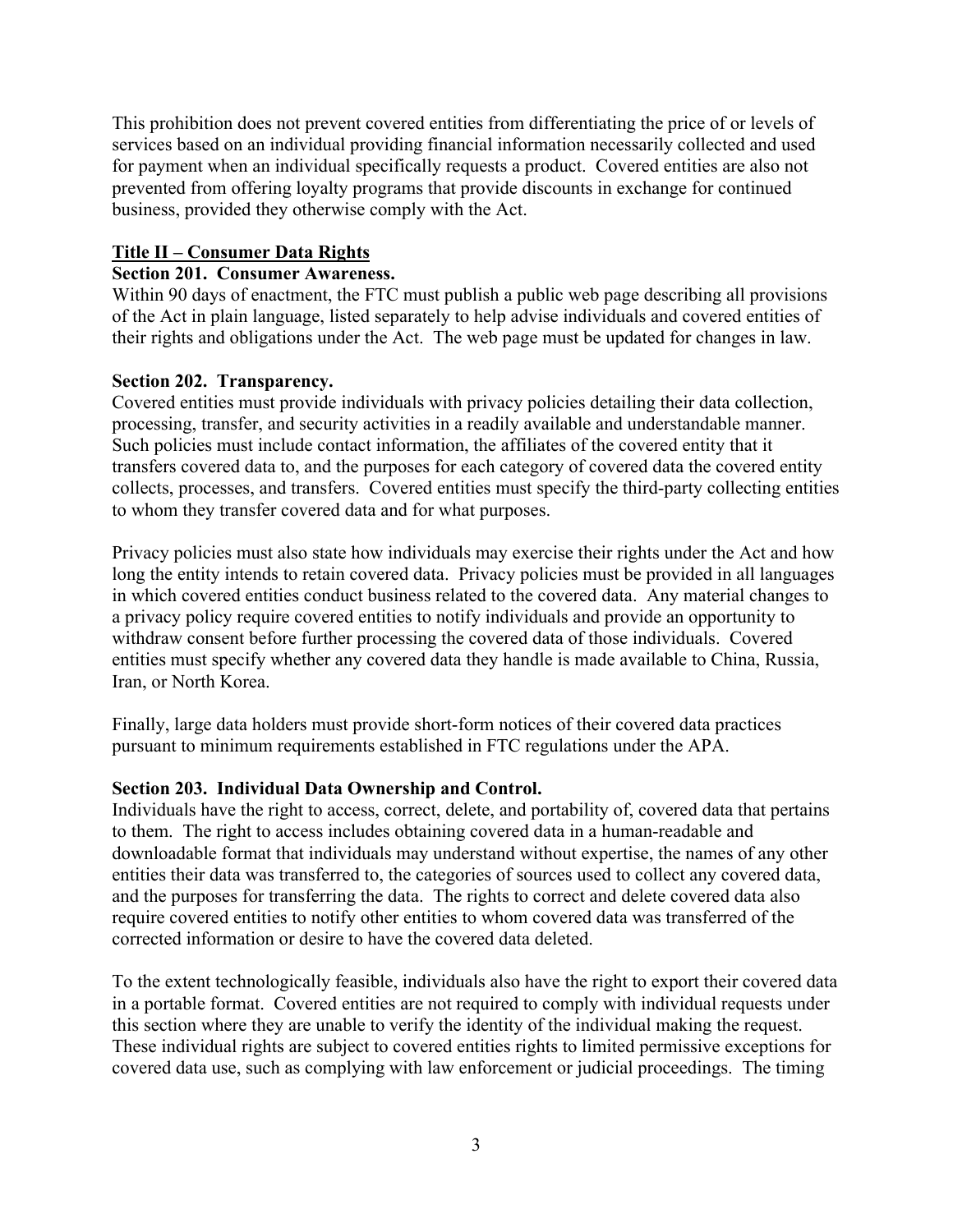for covered entities to respond to such requests depends on whether covered entities are large data holders or meet the requirements of small and mid-sized entities.

The FTC is authorized to promulgate APA regulations as necessary to establish processes for compliance with this section, taking into consideration various characteristics of different covered entities and their activities with respect to covered data.

### **Section 204. Right to Consent and Object.**

Sensitive covered data may not be collected, processed, or transferred to a third party without the express affirmative consent of the individual to whom it pertains. Individuals must be provided the means to provide and withdraw consent by the same clear, conspicuous, and easy to use means. Individuals may opt out of the transfer of any covered data to a third party. Covered entities engaged in targeted advertising must provide individuals with clear and conspicuous means to opt out prior to any targeted advertising and at all times afterwards.

### **Section 205. Data Protections for Children and Minors.**

Covered entities are subject to additional requirements for covered data with respect to individuals under age 17. Targeted advertising is expressly prohibited [if covered entities have actual knowledge that an individual is under 17]/[to any individual under 17]. Covered entities may not transfer the covered data of individuals between 13 and 17 years old to third parties without express affirmative consent [where the covered entity has actual knowledge the individual is between 13 and 17].

This section establishes a Youth Privacy and Marketing Division at the FTC, which shall be responsible for addressing privacy and marketing concerns with respect to children and minors. The division must submit annual reports to Congress and hire staff that includes experts in youth development, data protection, digital advertising, and data analytics.

This section also requires the FTC Inspector General to submit a report to Congress every two years analyzing the fairness and effectiveness of the safe harbor provisions in the Children's Online Privacy Protection Act of 1998 (COPPA). These reports must be published on the FTC web site.

Notably, there are several other important provisions with heightened or specific call-outs to children and minors throughout the legislation.

#### **Section 206. Third-party collecting entities.**

Third-party collecting entities must place a clear and conspicuous notice on their web site and/or mobile application informing individuals they are a third-party collecting entity using language specified by FTC regulations. The FTC must promulgate regulations under the APA that require third-party collecting entities to allow for auditing of any access to or disclosure of covered data related to individuals that is processed by the third-party collecting entity.

Third-party collecting entities that process covered data of more than 5,000 individuals must annually register with the FTC. Registration includes paying a \$100 fee, providing information about the third-party collecting entity's activities, providing contact information, and creating a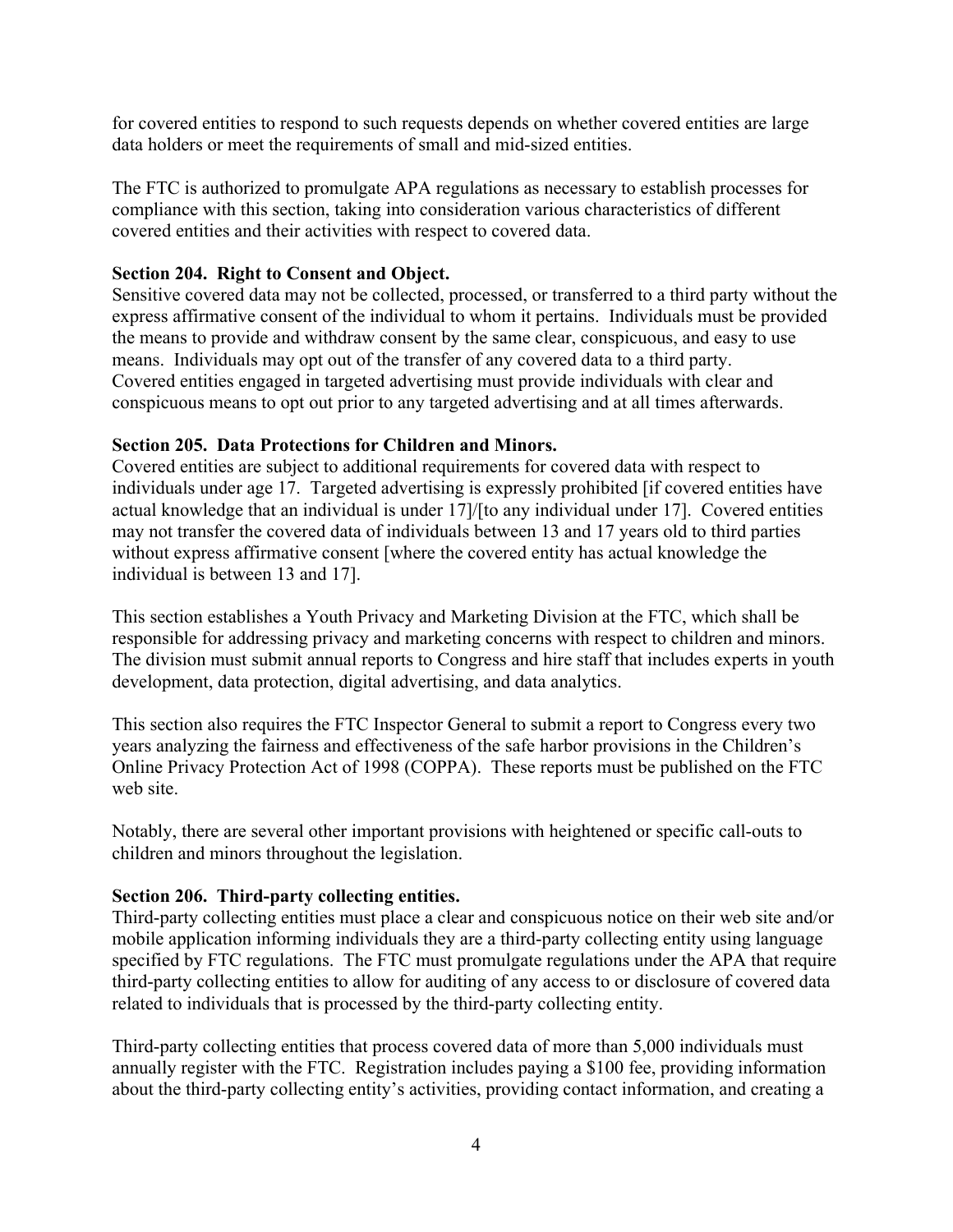link to a website where individuals may exercise their audit rights under this section. Third-party collecting entities face civil fines for failing to register or provide the notice required by this section.

Finally, the FTC must establish and maintain an online, public, searchable registry of registered third-party collecting entities that allows individuals to look up information on third-party collecting entities, links to and contact information of the third-party collecting entities, and a link and mechanism by which individuals may submit a single request to all registered thirdparty collecting entities to have all covered data about them deleted within 30 days.

# **Section 207. Civil Rights and Algorithms.**

Covered entities may not collect, process, or transfer covered data in a manner that discriminates on the basis of race, color, religion, national origin, gender, sexual orientation, or disability. This does not prevent covered entities from diversifying an applicant, participant, or customer pool. As applicable, the FTC is required to transmit any information it obtains regarding potential discriminatory uses of covered data to federal executive agencies with authority to initiate proceedings related to such a violation. The FTC must submit annual reports to Congress on the information it sends to these agencies under this section and how that information relates to federal civil rights laws.

This section also requires large data holders that use algorithms to assess their algorithms annually and submit annual algorithmic impact assessments to the FTC. These assessments must describe steps the entity has taken or will take to mitigate potential harms from algorithms, including any harms specifically related to individuals under 17. These assessments must also seek to mitigate algorithmic harms related to advertising for housing, education, employment, healthcare, insurance, or credit, access to or restrictions on places of public accommodation, and any disparate impact on the basis of an individual's race, color, religion, national origin, gender, sexual orientation, or disability status.

Algorithmic evaluations must occur at the design phase of an algorithm, including any training data that is used to develop the algorithm. To the extent possible, entities must also meaningfully consult with independent auditors when conducting their assessments.

The FTC must publish guidance regarding compliance with this section. The FTC is also granted rulemaking authority under the APA to promulgate regulations establishing processes for submitting algorithmic assessments and excluding any algorithms it deems to present minimal risks to individuals.

Finally, the FTC must, in consultation with the Department of Commerce (DOC), conduct a study using its section 6(b) authority to review the algorithmic impact assessments received under this section. Within three years of enactment, the FTC and DOC must submit a report to Congress containing the results of the study. An additional report is required three years after the initial submission as well as whenever the FTC deems it necessary.

#### **Section 208. Data Security and Protection of Covered Data.**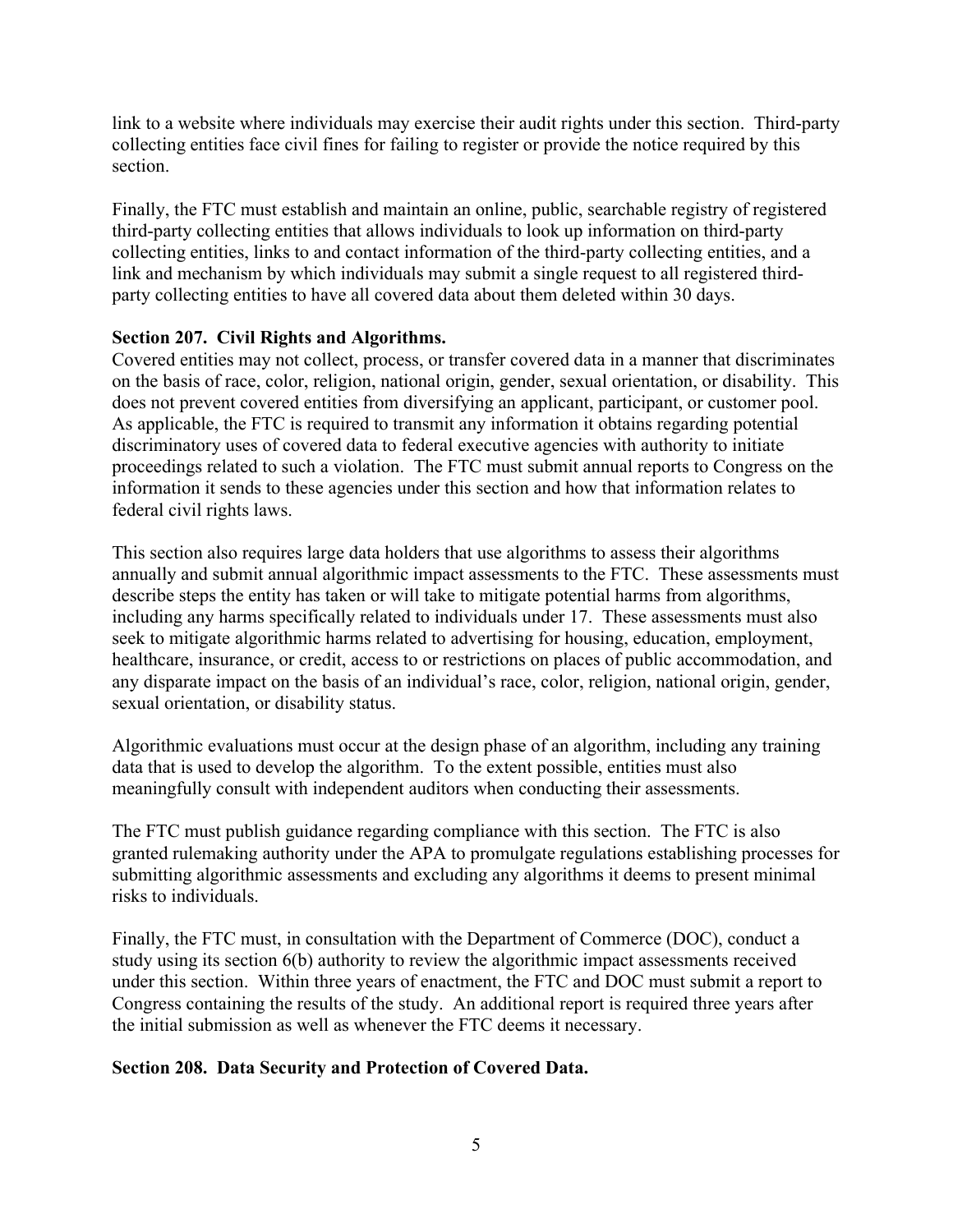Covered entities must implement and maintain data security practices and procedures that protect and secure covered data against unauthorized use and acquisition. In determining whether such protections are reasonable, the FTC must consider the entity's size, complexity, activities related to covered data, the types and amount of covered data the entity engages with, the current state of the art in protecting covered data, and the cost of available tools.

This section provides specific requirements covered entities must meet to assess vulnerabilities, take preventive and corrective action, evaluate their systems, and for the retention and disposal of covered data. Covered entities must provide training to all employees with access to covered data and designate an officer or employee to maintain and implement their data security practices. Entities regulated by and in compliance with the data security requirements in the Gramm-Leach Bliley Act and the Health Insurance Portability and Accountability Act (HIPAA) will be deemed in compliance with this section.

The FTC may promulgate regulations under the APA to establish processes for compliance with this section.

### **Section 209. General Exceptions.**

Notwithstanding other provisions in the Act, covered entities may generally collect, process, or transfer covered data for specific purposes where it is reasonably necessary, proportionate, and limited to the specific purpose. Such exceptions include completing transactions, processing covered data already collected to perform system maintenance, diagnostics, or internal research, addressing security incidents, guarding against illegal activity and fraud, complying with legal obligations, preventing death or serious physical injury, effectuating product recalls, and conducting research in the public interest that meets specific requirements for human subjects research.

The section also provides exemptions for certain small and medium-sized covered entities. Those entities that for the prior three years earned gross annual revenues of \$41 million or less, did not collect or process the covered data of 100,000 individuals in a year (except for processing payments and promptly deleting covered data for requested products/services), and did not derive more than half their revenue from transferring covered data are exempt from the data portability requirements. These covered entities may choose to delete, rather than correct, an individual's covered data upon receiving a verified request in section 203 and are fully excluded from the data security requirements in section 208(a) except for data retention obligations as well as and section 301(c)'s requirement to designate a privacy and data security officer.

#### **Section 210. Unified Opt-Out Mechanisms.**

The FTC must conduct a study to determine the feasibility of created centralized opt-out mechanisms to ease individuals exercise of their rights to opt-out of covered data transfers in section 204(c), targeted advertising in section 204(d), and the single request to all registered third-party collecting entities to have all covered data about them deleted in section  $206(c)(3)(D)$ . If the FTC finds that a centralized mechanism for any or all of the rights would be feasible, it must promulgate APA regulations establishing such mechanisms for covered entities to allow individuals to make these designations.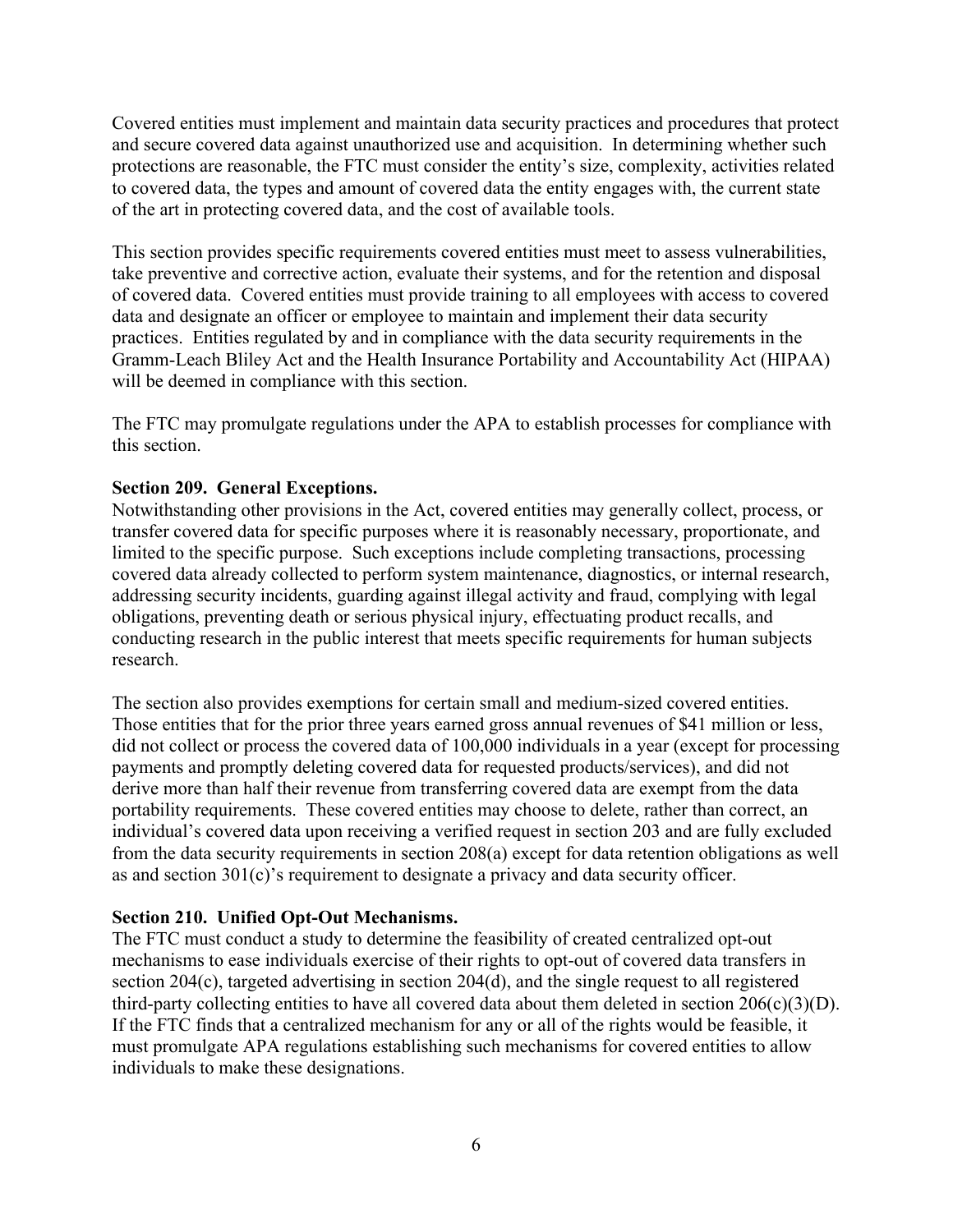# **Title III – Corporate Accountability**

# **Section 301. Executive Responsibility.**

The CEOs (or equivalent) and privacy officers at large data holders must annually certify that their company maintains reasonable internal controls and reporting structures for compliance with the Act. This certification must be based on a review conducted by the certifying officers within 90 days of submission.

All covered entities must designate one or more privacy and data security officers who must implement privacy and data security programs and ensure ongoing compliance with the Act. Large data holders must also designate at least one of these officers as the privacy protection officer to report directly to the entity's highest official. That officer is responsible for establishing processes, conducting regular comprehensive audits, developing training and education programs for employees, maintaining records, and serving as the point of contact with enforcement authorities as related to the privacy and security requirements of the Act.

Large data holders must also conduct privacy impact assessments weighing the benefits of its covered data practices against the potential consequences to individual privacy on a biennial basis and have them approved by the privacy protection officer.

In assessing the privacy risks, the large data holder may include reviews of the means by which technologies, including blockchain and distributed ledger technologies and other emerging technologies, are used to secure personal information.

### **Section 302. Service Providers and Third Parties.**

Service providers and third parties each have responsibilities related to covered data. In so far as a covered entity acts as a service provider, it may only collect or process covered data for the purposes directed by the covered entity it got the data from and may not transfer such data to another entity without express affirmative consent of the individual to whom it pertains. Service providers generally have the same responsibilities as other covered entities under the Act, with the exception that, given their non-consumer facing role, they are only required to assist the covered entities they process covered data for from fulfilling requests by individuals to exercise their rights under sections 203 and 204 of the Act.

Third parties cannot process covered data beyond the expectations of a reasonable individual. Such entities are generally subject to the same responsibilities as other covered entities under the Act, except for the rights to consent and object under Section 204 with respect to data collected in their capacity as third parties.

Covered entities must conduct reasonable due diligence in selecting service providers and deciding to transfer covered data to third parties. The FTC must issue guidance to help covered entities comply with this section, including to help alleviate potentially unreasonable compliance burdens on small entities.

# **Section 303. Technical Compliance Programs.**

Within 120 days of enactment, the FTC must promulgate regulations under the APA to establish processes for covered entities to submit technical compliance programs for approval. Such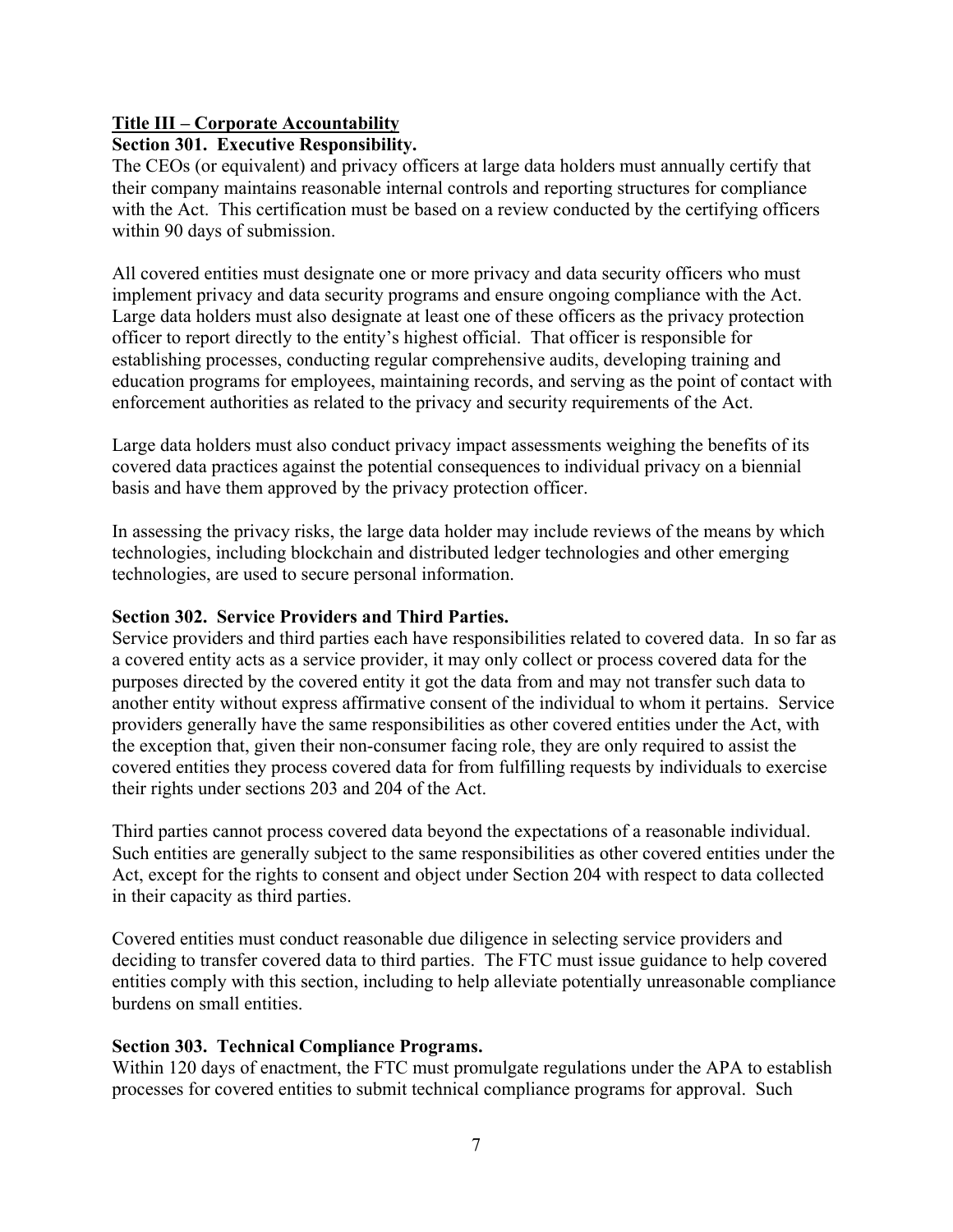programs are to be specific to particular technologies, products, services, or methods regarding covered data. Such programs will establish compliance guidelines and be publicly available to individuals whose data is processed by participating entities.

The FTC, state attorneys general, and courts in private litigation must consider a covered entity's history of compliance with any approved program when bringing or hearing an enforcement action against that entity.

### **Section 304. Commission Approved Compliance Guidelines.**

Non-third-party collecting entities that meet the small and medium-sized covered entities criteria in section 209(c) are eligible to participate in FTC approved compliance guidelines for handling covered data. Applications for approval must include how the guidelines will meet or exceed the Act's requirements, the entities or activities the guidelines intend to cover, any covered entities known at the time of submission who want to participate, and a description of how entities will be independently assessed for compliance. Compliance with any approved guidelines must be assessed by an independent organization not associated with any covered entity participant and that organization must be identified in the application for approval.

The FTC has 180 days from receipt to approve a submission. Material changes to the guidelines must also be submitted for approval, which the FTC must respond to in 90 days. The FTC may withdraw approval at any time by notifying the participating covered entities its basis for doing so, beginning a 90-day timeline to cure the deficiency in the guidelines and submit the proposed cure to the FTC for approval.

An entity eligible to participate in approved guidelines will be deemed in compliance with the Act if in compliance with the guidelines, but will remain subject to enforcement if alleged to not be in compliance with the Act.

#### **Section 306. Digital Content Forgeries.**

Within a year after enactment and annually after that DOC must publish a report on digital content forgeries. The report will define, describe, and assess digital content forgeries, including the methods to identify and take counter-measures against them.

#### **Title IV – Enforcement, Applicability, and Miscellaneous**

#### **Section 401. Enforcement by the Federal Trade Commission.**

The FTC must establish a new bureau to carry out its authority under the Act that is comparable to the current Bureaus of Consumer Protection and Competition. That bureau must be fully operational within a year of enactment and include an office of business mentorship to assist covered entities with compliance.

Violations of the Act will be treated as violations of a rule defining an unfair or deceptive act or practice under the FTC Act, meaning it may obtain civil penalties for initial and subsequent violations, among other relief. The FTC may generally enforce the Act akin to any other violation under the FTC Act, but it may not bring an action under section 5(b) of that Act to stop the same conduct that it brings an enforcement against under this Act.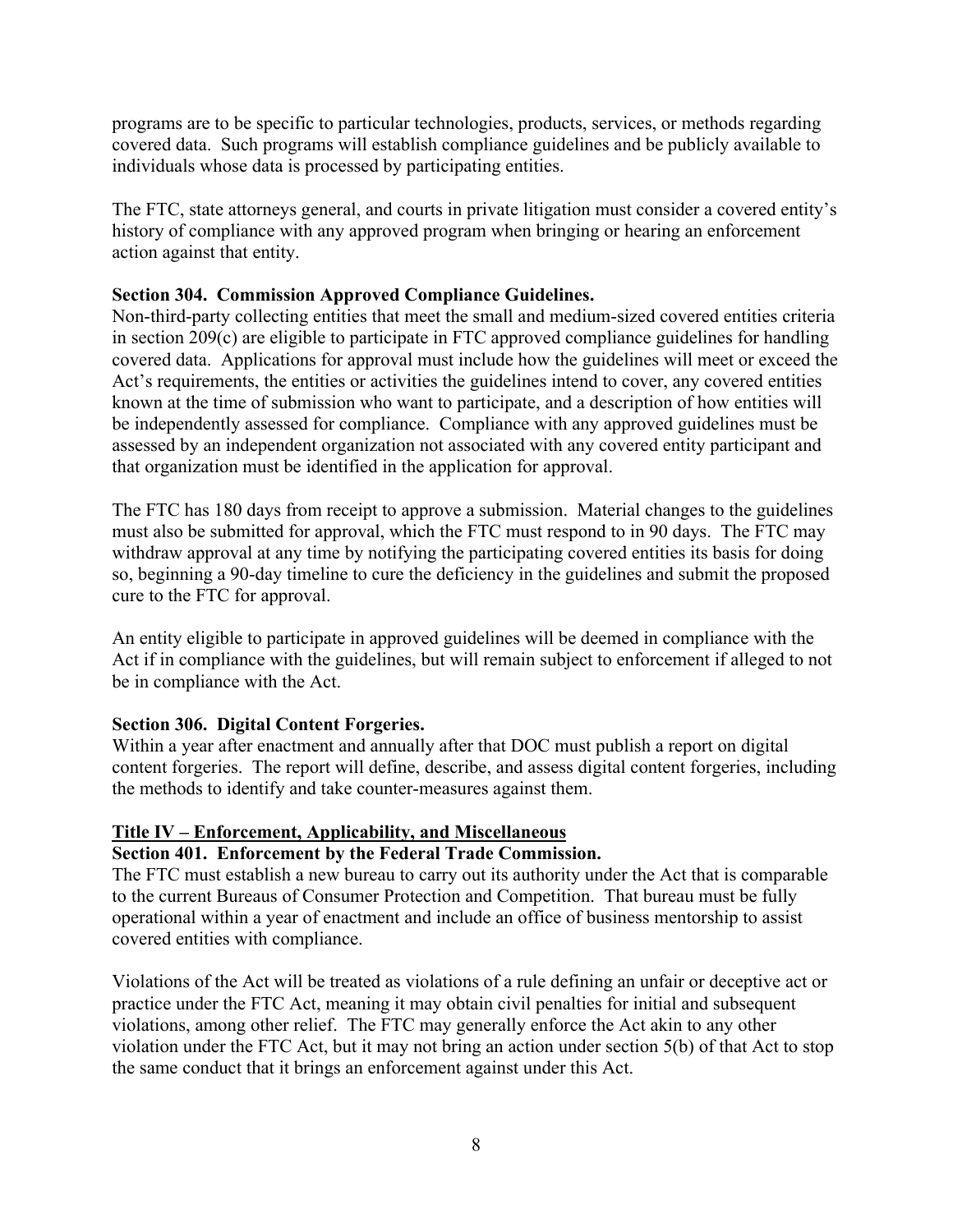This section establishes a relief fund for victims of entities violating the Act. Any relief the FTC or the Department of Justice obtains enforcing the Act that cannot be provided directly to harmed individuals will be deposited there and be available to the FTC, without fiscal year limitation, to provide relief to individuals harmed by violations under the Act. To the extent money in the fund cannot be used to compensate harmed individuals, the FTC may use funds for the office of business mentorship or to engage in technological research.

### **Section 402. Enforcement by State Attorneys General.**

State Attorneys General and chief consumer protection enforcement officers may bring cases in federal court for injunctive relief, to obtain damages, penalties, restitution, or other compensation, and to obtain reasonable attorney's fees and other litigation costs. The FTC retains the right to intervene upon receiving required notice from state enforcement officers and no state enforcement may occur once the FTC or its deputy has initiated an enforcement action regarding that conduct. States retain all of their existing investigatory and administrative powers and rights to bring enforcement actions arising solely under existing state law.

### **Section 403. Enforcement by Individuals.**

Starting four years after the date the Act takes effect, persons or classes of persons may generally bring a civil action in federal court seeking compensatory damages, injunctive relief, declaratory relief, and reasonable attorney's fees and litigation costs. This right applies to claims alleging violations of specified prohibited uses of covered data, the individual rights in sections 102, 104, 202, 203, 204, protections for children and minors against targeted advertising and the unlawful transfer of covered data in section 205(a)-(b), rights exercisable against registered third-party collecting entities in section 206, civil rights violations under section 207, data security protections under section 208, and rights exercisable against service providers and third parties under section 302.

Individuals must notify the FTC and the attorney general of their state of residence of their intent to bring such an action; those agencies then have 60 days to determine if they wish to bring suit. Demands for monetary payments sent to covered entities prior to the end of this period or after one of the agencies has opted to bring an action will be considered to be made in bad faith. All demand letters must provide a statement and link to the FTC web site established by section 201 of the Act that describes a covered entity's rights under the Act.

The FTC's Bureau of Economics must conduct annual studies beginning five years after enactment regarding the impact of demand letters under the act and report these findings to Congress.

Covered entities may not enforce pre-dispute arbitration agreements or joint action waivers with respect to minors. Pre-dispute joint action waivers for arbitration or administrative proceedings are precluded in all cases. When individuals seek injunctive relief against covered entities or any relief against small and medium sized covered entities meeting the criteria in section 209, those entities have a limited right to cure the alleged deficiency. Covered entities must be provided 45 days written notice identifying specific provisions the entity allegedly violated. When a cure is achieved, demands for injunctive relief may be reasonably dismissed.

#### **Section 404. Relationship to Federal and State Laws.**